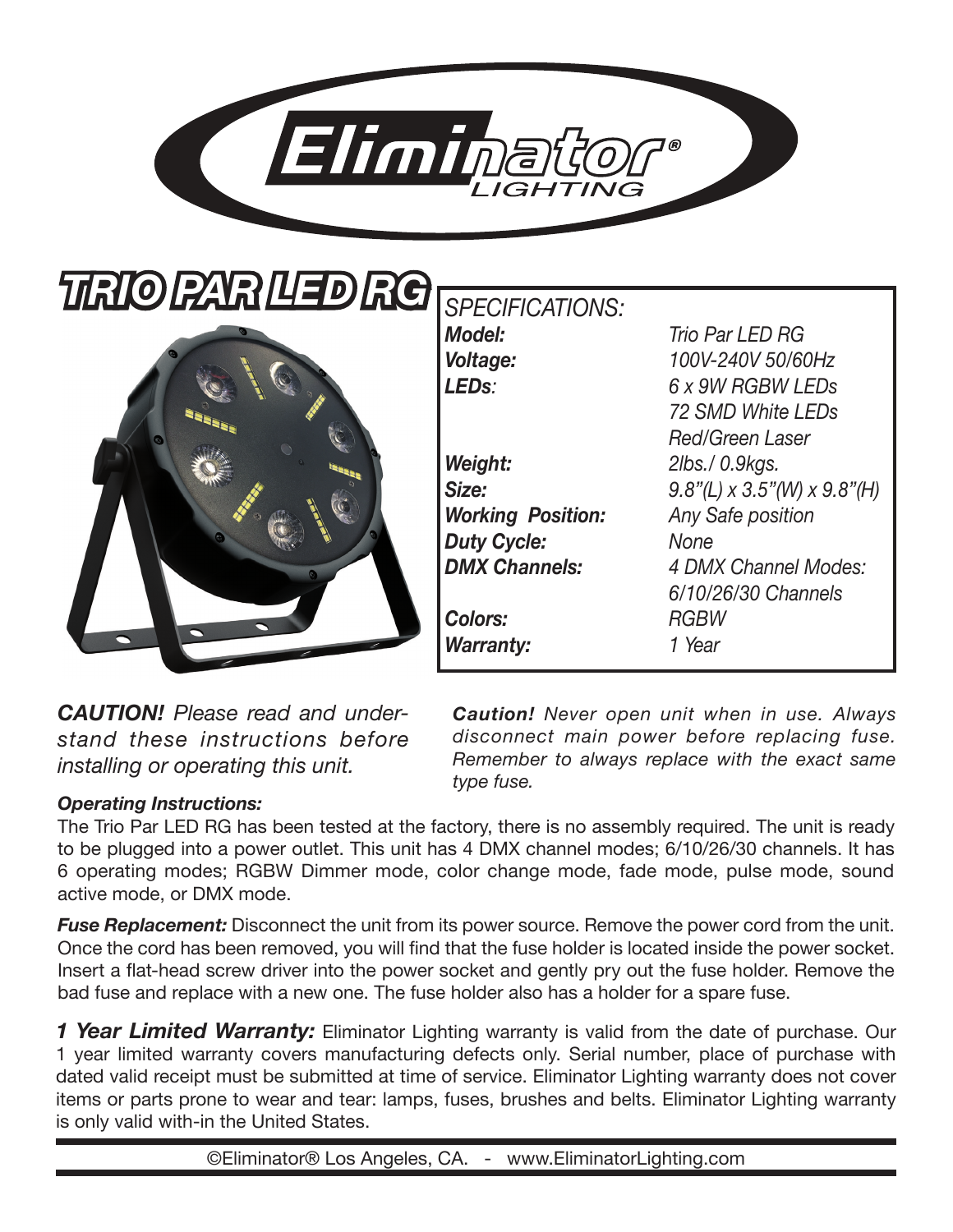| Menu        | Submenu   | Channels      | <b>Operating Mode</b>  |
|-------------|-----------|---------------|------------------------|
| Addr        | A.001-512 | 6/10/26/30-Ch | DMX address/channel    |
|             |           |               | mode                   |
| ASC-        | AS.00-12  |               | Jump change            |
|             |           |               | mode/speed             |
| ACC-        | AC.00-12  |               | Pulse change           |
|             |           |               | mode/speed             |
| FAde        | FA.00-12  |               | Fade                   |
|             |           |               | change/speed           |
| <b>SOUF</b> | SF.00-12  |               | Pulse change sound     |
|             |           |               | control/sensitiveness  |
| rL--        | rL.00-12  |               | Red brightness         |
|             |           |               | adjustable             |
| $gL-$       | gL.00-12  |               | green brightness       |
|             |           |               | adjustable             |
| $bl -$      | bL.00-12  |               | <b>Blue brightness</b> |
|             |           |               | adjustable             |
| uL--        | uL.00-12  |               | white brightness       |
|             |           |               | adjustable             |
| $L1-$       | ON/OFF    |               | Laser R on-off         |
| $L2-$       | ON/OFF    |               | Laser G on-off         |
| <b>FLAS</b> | FL.00-12  |               | Strobe speed           |

#### *DMX Mode:*

Operating through a DMX controller gives the user the freedom to create their own programs tailored to their own individual needs. The Trio Par LED RG has 4 DMX channel modes; 6/10/26/30 channels. See the chart below for the DMX traits and values.

- 1. This function will allow you to control each individual fixture's traits with a standard DMX 512 controller.
- 2. To run your fixture in DMX mode plug the fixture in and press the MENU or UP and DOWN buttons until "Addr" is displayed and press ENTER. "A.XXX" will now be displayed. "XXX" represents the current displayed address. Use the UP or DOWN buttons to select your desired DMX address.
- 3. Press ENTER again to select your desired DMX channel mode. Use the UP and DOWN buttons to find your desired DMX channel mode.
- 4. After you have chosen your desired DMX address and DMX channel mode, press ENTER and plug in the fixture via the XLR connections to any standard DMX controller.

#### *Jump Change Mode:*

- 1. Plug the fixture in and press the MENU or UP and DOWN buttons until "ASC -" is displayed.
- 2. Press the ENTER button to adjust the Jump speed. Use the UP and DOWN buttons to adjust the speed. The speed can be adjusted between "AS.00" (slowest) to "AS.12" (fastest).
- 3. After you have adjusted the program speed you can activate strobing by pressing the MENU button until "FLAS" is displayed and press ENTER. The Flash can be adjusted between "FL.00" (flash off) to "FL.12" (fastest flash).

©Eliminator® Los Angeles, CA. - www.EliminatorLighting.com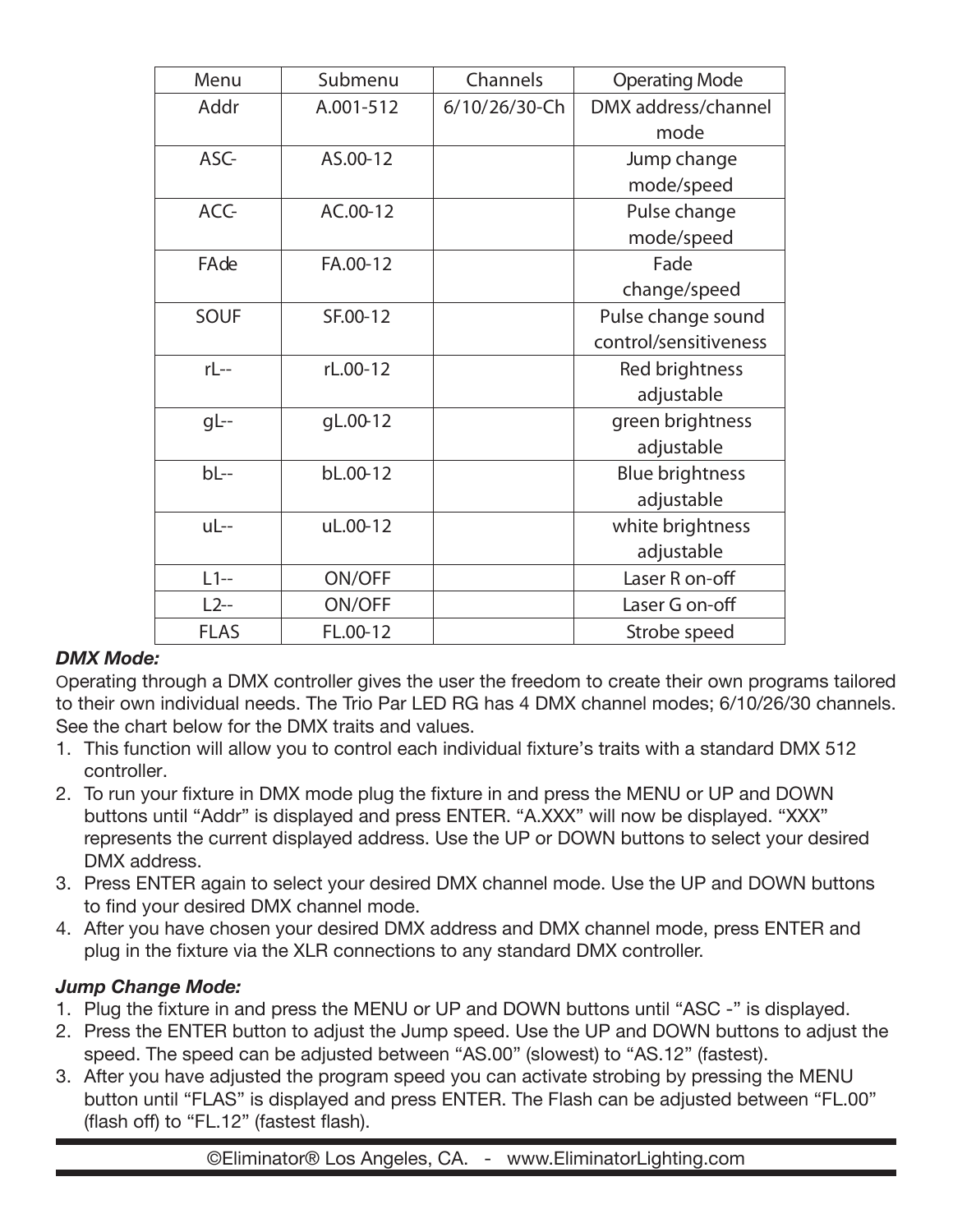# *Pulse Change Mode:*

- 1. Plug the fixture in and press the MENU or UP and DOWN buttons until "ACC -" is displayed.
- 2. Press the ENTER button to adjust the Pulse speed. Use the UP and DOWN buttons to adjust the speed. The speed can be adjusted between "AC.00" (slowest) to "AC.12" (fastest).
- 3. After you have adjusted the pulse speed you can activate strobing by pressing the MENU button until "FLAS" is displayed and press ENTER. The Flash can be adjusted between "FL.00" (flash off) to "FL.12" (fastest flash).

### *Fade Mode:*

- 1. Plug the fixture in and press the MENU or UP and DOWN buttons until "FAde" is displayed.
- 2. Press the ENTER button to adjust the Fade speed. Use the UP and DOWN buttons to adjust the speed. The speed can be adjusted between "FA.00" (slowest) to "FA.12" (fastest).
- 3. After you have adjusted the program speed you can activate strobing by pressing the MENU button until "FLAS" is displayed and press ENTER. The Flash can be adjusted between "FL.00" (flash off) to "FL.12" (fastest flash).

### *Sound Active Pulse Mode:*

- 1. Plug the fixture in and press the MENU or UP and DOWN buttons until "SOUF" is displayed.
- 2. Press the ENTER button to adjust the sound sensitivity. Use the UP and DOWN buttons to adjust the sensitivity. The sensitivity can be adjusted between "SF.00" (least sensitive) to "SF.12" (most sensitive).
- 3. After you have adjusted the sensitivity you can activate strobing by pressing the MENU button until "FLAS" is displayed and press ENTER. The Flash can be adjusted between "FL.00" (flash off) to "FL.12" (fastest flash).

# *RGBW Dimmer Mode:*

- 1. Plug the fixture in and press the MENU or UP and DOWN buttons until either "rL" (Red), "gL" (Green), "bL" (Blue), or "uL" (White) is displayed. These are the dimmer modes for each color. When your find your desired color you would like to adjust press ENTER.
- 2. Use the UP and DOWN buttons to adjust the output intensity. When you are finished adjjusting press ENTER.
- 3. See the System Menu located on the previous page for the various dimmer settings.
- 4. You can activate strobing by pressing the MENU button until "FLAS" is displayed and press ENTER. The Flash can be adjusted between "FL.00" (flash off) to "FL.12" (fastest flash).

# *Red or Green Laser On/OFF:*

- 1. Plug the fixture in and press the MENU or UP and DOWN buttons until either "L1" (Red Laser), or "L2" (Green Laser) is displayed.
- 2. Press the ENTER button to enter the On/Off submenu, and use the UP or DOWN buttons to to turn the lasers either "ON" or OF". Press ENTER after you have made your desired choice.
- 3. You can activate strobing by pressing the MENU button until "FLAS" is displayed and press ENTER. The Flash can be adjusted between "FL.00" (flash off) to "FL.12" (fastest flash).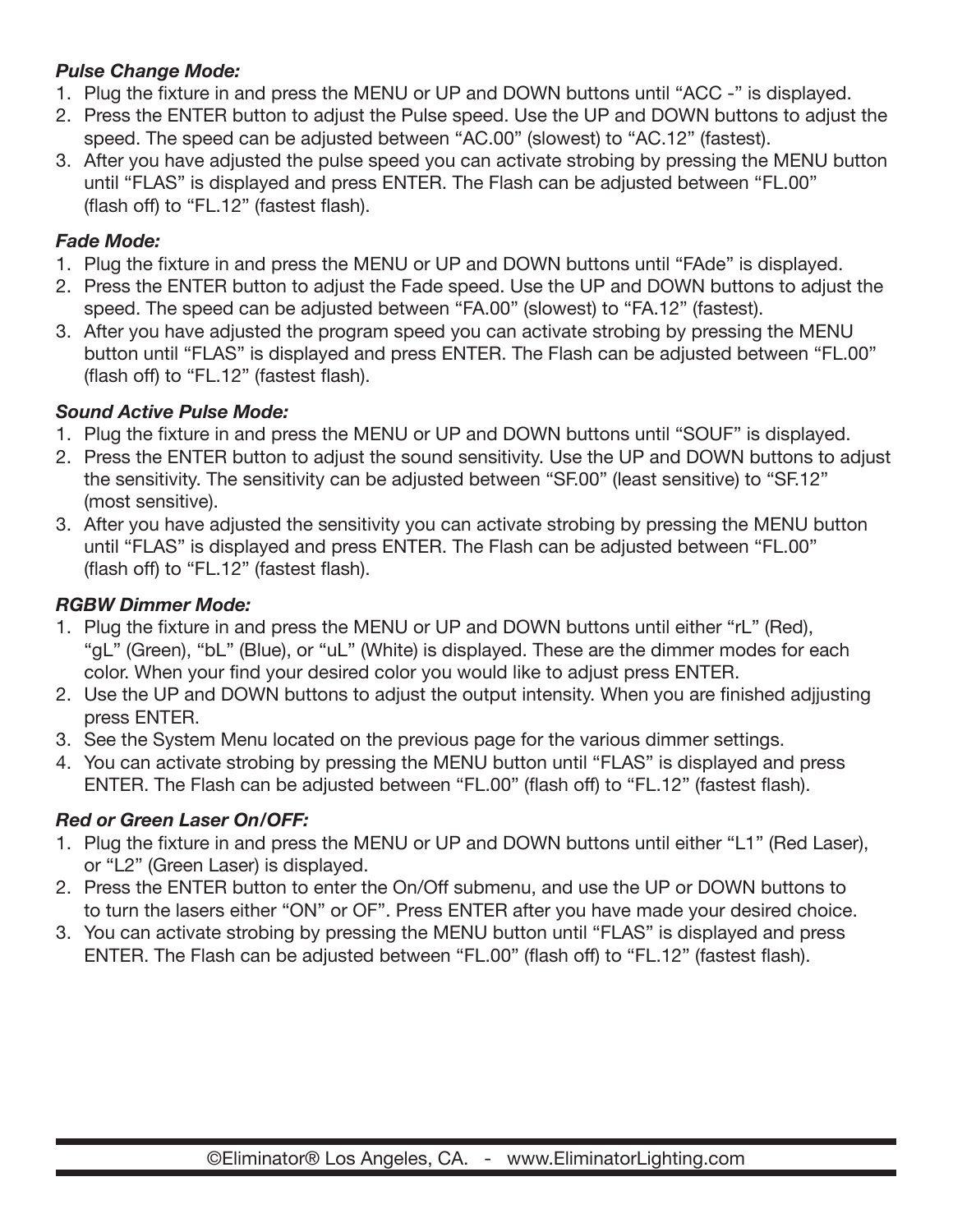

# *REMOTE FUNCTIONS:*

1. OFF/ON: Turn the light On/Off.

2. FLASH: Activates flash mode. Use the INTENSITY buttons to adjust the flash rate.

3. STROBE: Activates color change mode (ASC). Use the INTENSITY buttons to adjust the program speed.

4. FADE: Activates color fade mode. Use the INTENSITY buttons to adjust the fade speed.

5. SMOOTH: Activates pulse change mode (ACC). Use the INTENSITY buttons to adjust the pulse change.

7. SOUND ACTIVE. Use the INTENSITY buttons to adjust the sound sensitivity.

8. R/G/B/W: Red, Green, Blue, and White LEDs. Use the INTENSITY buttons to adjust the brightness of each color.

9. OUTPUT INTENSITY BUTTONS: These buttons are used to adjust the output intensity, fade speed, pulse speed, program speed, and sound sensitivity.

**Reset Function: Press Off, then press buttons 10,11, and 12.**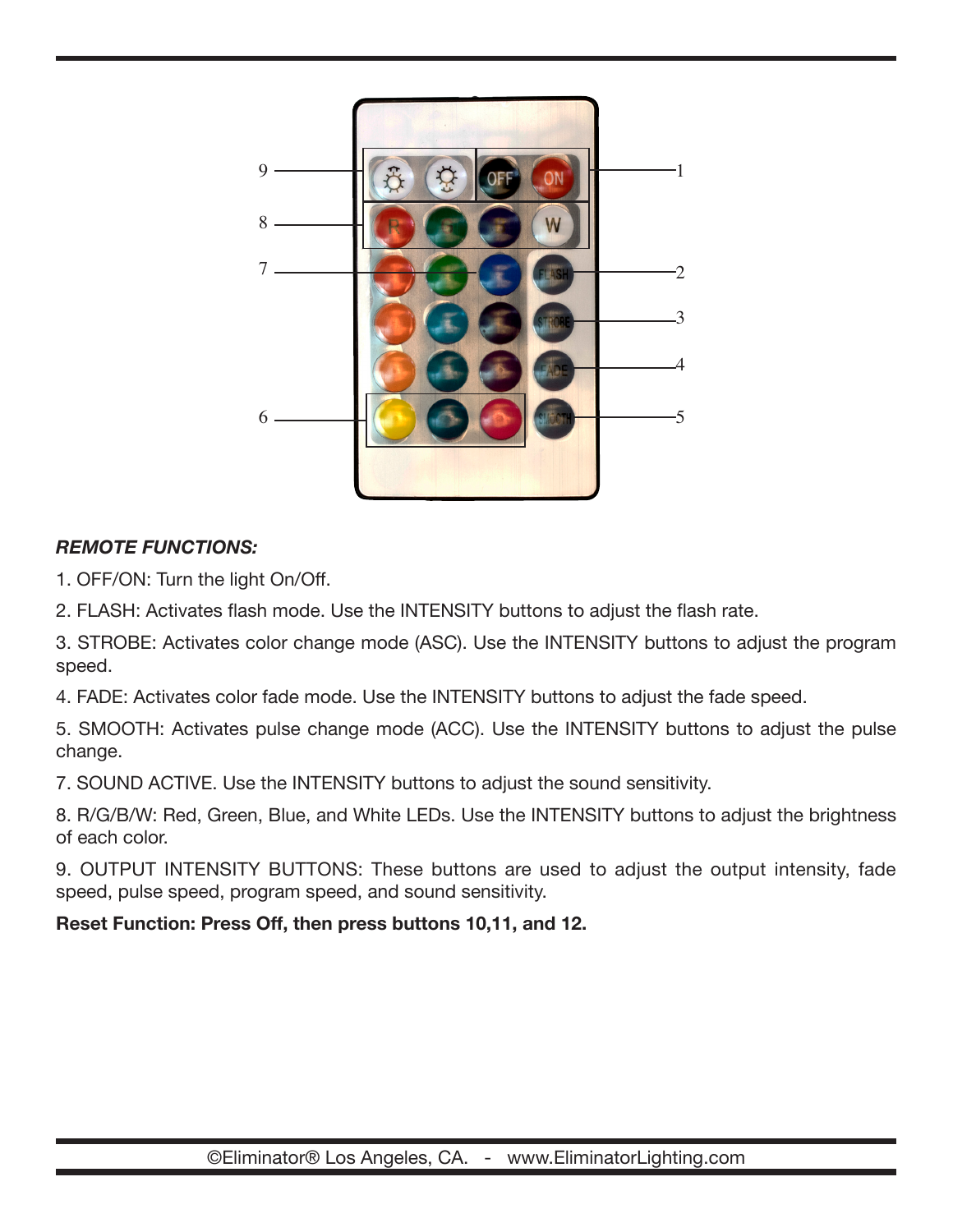| <b>DMX TRAITS: 6 CHANNELS</b><br><b>CHANNEL 1: RED LED 0% - 100%</b>       | <b>DMX TRAITS: 26 CHANNELS</b><br>CHANNEL 1: RED LED 1 0% - 100% |  |
|----------------------------------------------------------------------------|------------------------------------------------------------------|--|
| <b>CHANNEL 2: GREEN LED 0% - 100%</b>                                      | CHANNEL 2: GREEN LED 1 0% - 100%                                 |  |
| <b>CHANNEL 3: BLUE LED 0% - 100%</b>                                       | CHANNEL 3: BLUE LED 10% - 100%                                   |  |
| <b>CHANNEL 4: WHITE LED 0% - 100%</b>                                      | CHANNEL 4: WHITE LED 1 0% - 100%                                 |  |
| <b>CHANNEL 5: RED LASER</b>                                                | CHANNEL 5: RED LED 2 0% - 100%                                   |  |
| $0 - 127 =$ RED LASER OFF<br>$128 - 255 =$ RED LASER ON                    | CHANNEL 6: GREEN LED 2 0% - 100%                                 |  |
| <b>CHANNEL 6: GREEN LASER</b>                                              | CHANNEL 7: BLUE LED 2 0% - 100%                                  |  |
| $0 - 127 =$ GREEN LASER OFF                                                | CHANNEL 8: WHITE LED 2 0% - 100%                                 |  |
| $128 - 255 =$ GREEN LASER ON                                               | CHANNEL 9: RED LED 3 0% - 100%                                   |  |
|                                                                            | CHANNEL 10: GREEN LED 3 0% - 100%                                |  |
| <b>DMX TRAITS: 10 CHANNELS</b><br>CHANNEL 1: MASTER DIMMER 0% - 100%       | CHANNEL 11: BLUE LED 3 0% - 100%                                 |  |
| CHANNEL 2: RED LED 0% - 100%                                               | CHANNEL 12: WHITE LED 3 0% - 100%                                |  |
| <b>CHANNEL 3: GREEN LED 0% - 100%</b>                                      | CHANNEL 13: RED LED 4 0% - 100%                                  |  |
| <b>CHANNEL 4: BLUE LED 0% - 100%</b>                                       | CHANNEL 14: GREEN LED 4 0% - 100%                                |  |
| CHANNEL 5: WHITE LED 0% - 100%                                             | CHANNEL 15: BLUE LED 4 0% - 100%                                 |  |
| <b>CHANNEL 6: RED LASER</b>                                                | CHANNEL 16: WHITE LED 4 0% - 100%                                |  |
| $0 - 127 =$<br><b>RED LASER OFF</b>                                        | CHANNEL 17: RED LED 5 0% - 100%                                  |  |
| $128 - 255 =$ RED LASER ON                                                 | CHANNEL 18: GREEN LED 5 0% - 100%                                |  |
| <b>CHANNEL 7: GREEN LASER</b><br><b>GREEN LASER OFF</b><br>$0 - 127 =$     | CHANNEL 19: BLUE LED 5 0% - 100%                                 |  |
| $128 - 255 =$ GREEN LASER ON                                               | CHANNEL 20: WHITE LED 5 0% - 100%                                |  |
| <b>CHANNEL 8: PROGRAMS</b>                                                 | CHANNEL 21: RED LED 6 0% - 100%                                  |  |
| $0 - 15 = NO FUNCTION$                                                     | CHANNEL 22: GREEN LED 6 0% - 100%                                |  |
| $16 - 75 =$ JUMP CHANGE MODE (ASC)<br>$76 - 135 =$ PULSE CHANGE MODE (ACC) | CHANNEL 23: BLUE LED 6 0% - 100%                                 |  |
| 136 - 195 = FADE CHANGE MODE (FAde)                                        | CHANNEL 24: WHITE LED 6 0% - 100%                                |  |
| 196 - 255 = SOUND ACTIVE PULSE (SOUF)                                      | <b>CHANNEL 25: RED LASER</b>                                     |  |
| <b>CHANNEL 9: PROGRAM SPEED/SOUND</b><br><b>SENSITIVITY</b>                | $0 - 127 =$ RED LASER OFF<br>$128 - 255 =$ RED LASER ON          |  |
| 0 - 255 = PROGRAM SPEED SLOW - FAST                                        | <b>CHANNEL 26: GREEN LASER</b>                                   |  |
| $0 - 255 =$<br>SENSITIVITY LEAST-MOST (SOUF)                               | $0 - 127 =$ GREEN LASER OFF                                      |  |
| <b>CHANNEL 10: STROBING</b><br>$0 - 5 =$ NO FUNCTION                       | $128 - 255 =$ GREEN LASER ON                                     |  |
| $6 - 255 =$ STROBING SLOW - FAST                                           |                                                                  |  |
|                                                                            |                                                                  |  |
|                                                                            |                                                                  |  |